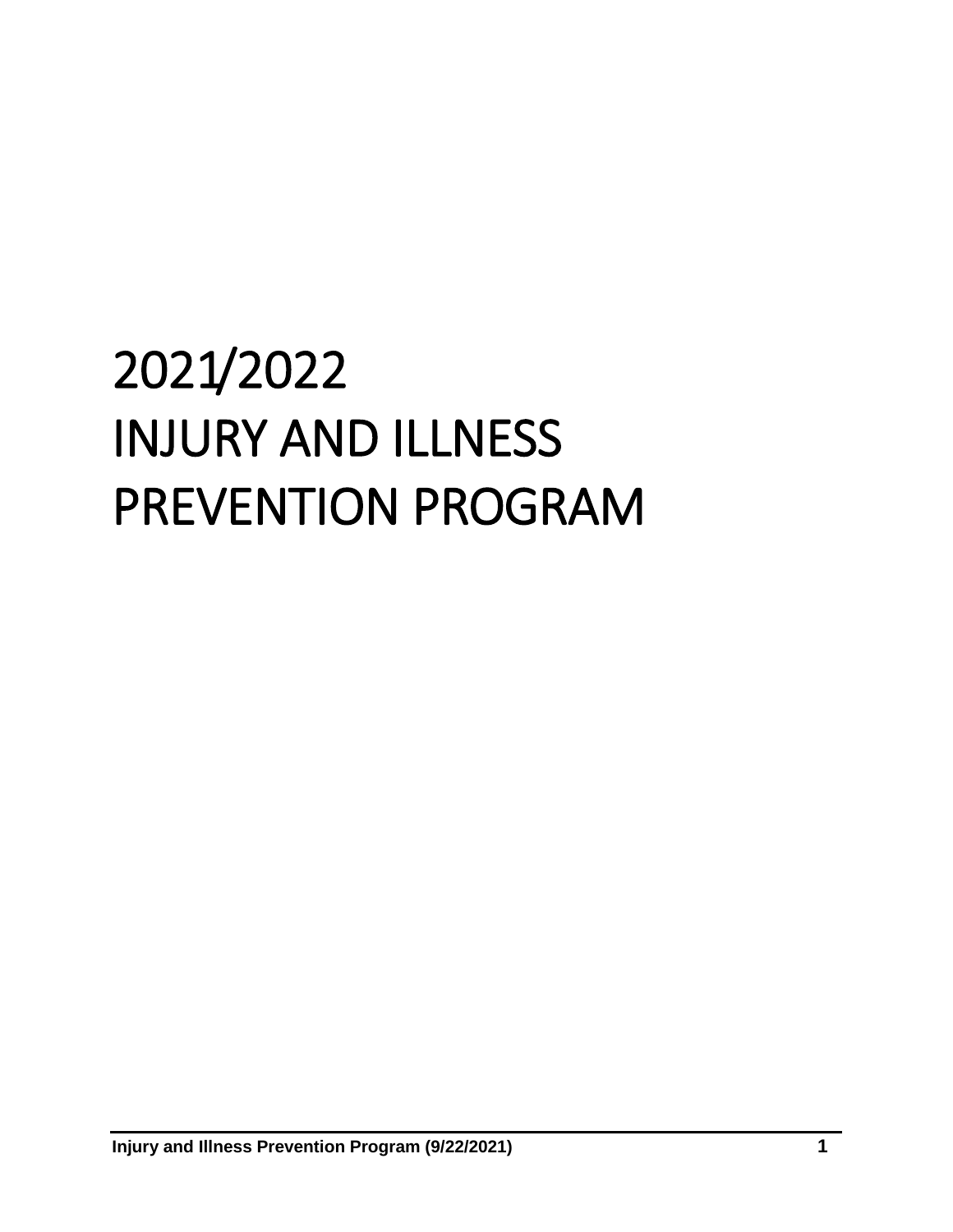Escondido Union High School District 302 N. Midway Drive Escondido, CA 92027

Risk Management Escondido Union High School District (760) 291-3238

#### ASSIGNMENT OF RESPONSIBILITY (Title 8 California Code of Regulations §3203(a)(1))

EUHSD's lead Injury and Illness Prevention Program (IIPP) Administrator is: Anne Staffieri, Superintendent 302 N. Midway Dr., Escondido, CA 92027 (760) 291-3201

EUHSD's Co-administrator for our IIPP is:

Courtney Goode, Assistant Superintendent, Human Resources 302 N. Midway Dr., Escondido, CA 92027 (760) 291-3281

- $\triangleright$  This IIPP applies to all schools within our district.
- $\triangleright$  Each school in our district has been assigned a safety supervisor. School-site safety supervisors are responsible for implementing and maintaining this IIPP at their school sites and for answering employee questions about the district's IIPP. Each school-site safety supervisor has a copy of this IIPP. Please refer to Form A, located at the end of this plan for list of the district's school-site safety supervisors who will implement and maintain the IIPP at their school sites.

The master copy of this IIPP can be found at the District Service Center.

Other copies of the IIPP may be found at each school site within the district and online at: [https://www.euhsd.org/business-services/risk](https://www.euhsd.org/business-services/risk-safety/IIPP%20Written%20Injury%20Program%202019.pdf)[safety/IIPP%20Written%20Injury%20Program%202019.pdf](https://www.euhsd.org/business-services/risk-safety/IIPP%20Written%20Injury%20Program%202019.pdf)

#### HAZARD ASSESSMENT / INSPECTION (Title 8 CCR §3203(a)(4))

Periodic inspections to identify and evaluate hazards in our schools sites will be performed by one or more of the following checked individuals:

- $\checkmark$  School-site safety supervisors in their school sites
- $\checkmark$  Our district's IIPP Administrator(s)/SASH Coordinator(s)
- $\checkmark$  Accident Investigation Team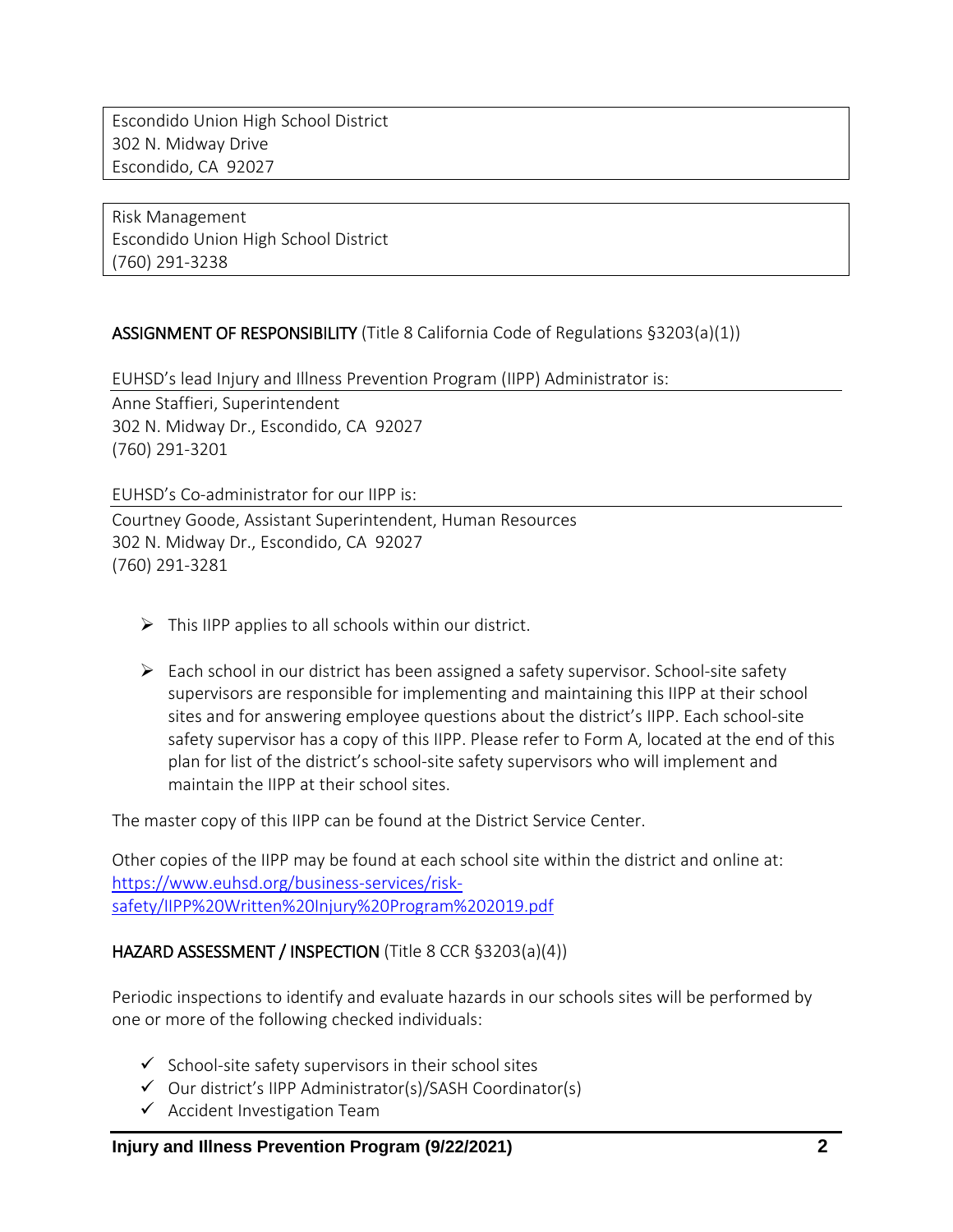Periodic inspections are always performed according to the following schedule:

- $\checkmark$  When we initially established our IIPP.
- $\checkmark$  Whenever new substances, processes, procedures or equipment which present potential new hazards are introduced into our workplace.
- $\checkmark$  Whenever new, previously unidentified hazards are recognized.
- $\checkmark$  Whenever occupational injuries and illnesses occur.
- $\checkmark$  Whenever workplace conditions warrant an inspection.
- $\checkmark$  When we hire and/or reassign permanent or intermittent workers to processes operations, or tasks for which a hazard evaluation has not been previously conducted.

#### ACCIDENT / EXPOSURE INVESTIGATIONS (Title 8 CCR §3203(a)(5))

Investigations of workplace accidents, hazardous substance exposures and near accidents will be conducted by:

Andrea Perreault, Risk Management Specialist & Site Accident Investigator

Our procedures for investigating workplace accidents and hazardous substance exposures include:

- $\triangleright$  Visiting the scene as soon as possible.
- $\triangleright$  Interviewing injured employees and witnesses.
- $\triangleright$  Determining the cause of the accident/exposure.
- $\triangleright$  Examining the workplace and the incident for underlying causes associated with the accident/exposure.
- $\triangleright$  Taking corrective action to prevent the accident/exposure from reoccurring.
- $\triangleright$  Recording the findings and actions taken.

#### HAZARD CORRECTION (Title 8 CCR §3203(a)(6))

Unsafe or unhealthy work conditions, practices or procedures will be corrected in a timely manner based on the severity of the hazards. Hazards will be corrected according to the following procedures:

- $\checkmark$  When observed or discovered; and
- $\checkmark$  When an imminent hazard exists which cannot be immediately abated without endangering employee(s) and/or property, we will remove all exposed employees from the area except those necessary to correct the existing condition. Employees who are required to correct the hazardous condition will be provided with the necessary protection and training.

#### COMMUNICATION WITH EMPLOYEES ABOUT SAFETY (Title 8 CCR §3203(a)(3))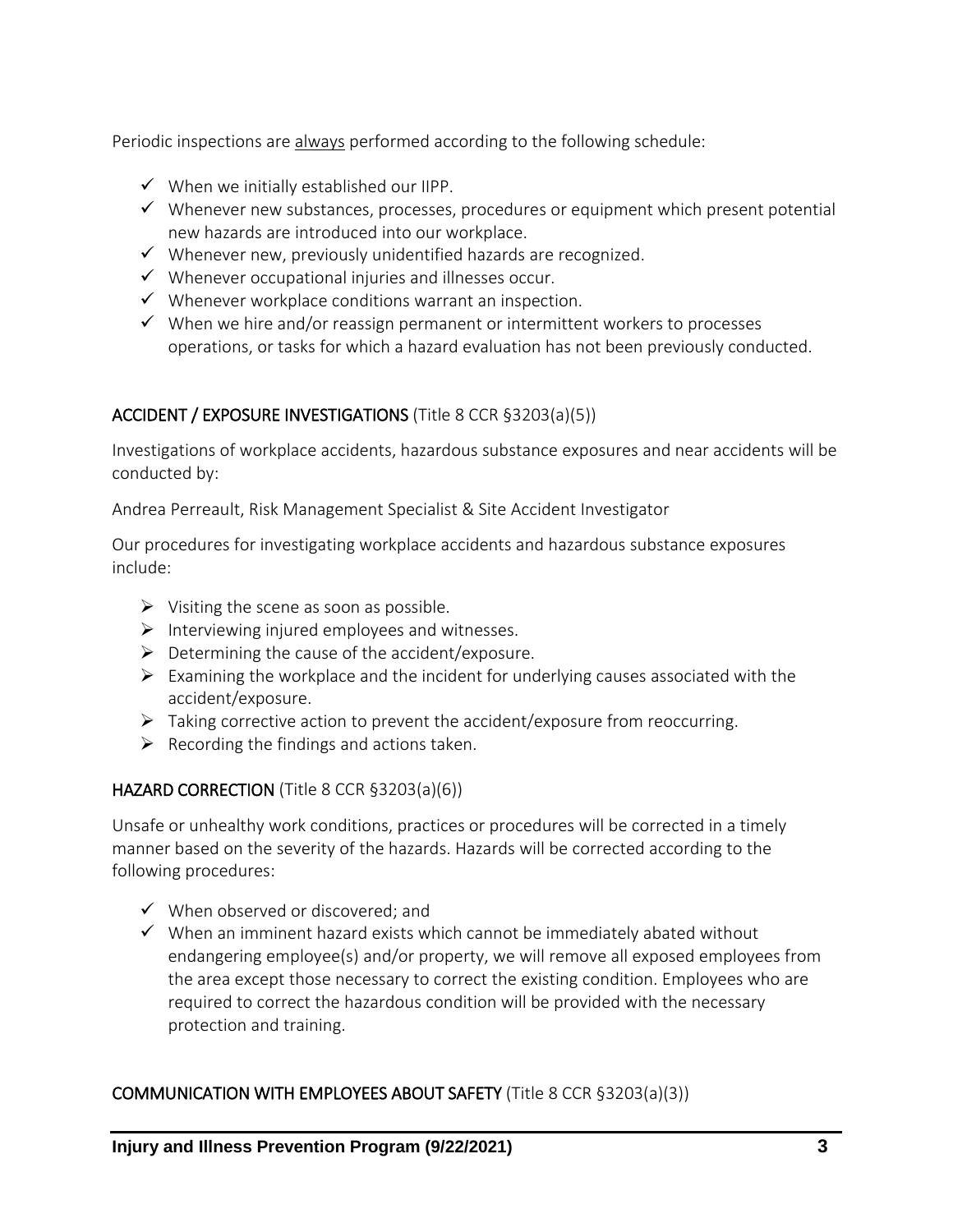All supervisors are responsible for communicating with their employees about occupational safety and health in a form readily understandable by all employees. Our communication system encourages all employees to inform supervisors about workplace hazards without fear of reprisal.

Our communication system includes all of the following checked items:

A.

- $\checkmark$  New employee orientation including a discussion of safety and health policies and procedures.
- $\checkmark$  Follow-through by supervisors to ensure effectiveness.
- $\checkmark$  Worksite-specific health and safety training.
- $\checkmark$  Regularly scheduled safety meetings.
	- o Our district safety meetings for each of the school sites within the district and including Maintenance and Operations, are held on the first Tuesday of every month at 10:00 am.
		- Each site holds site safety meeting, comprised of Facilities Administrator and site custodial personnel.
	- o District Service Center safety meetings are held every three months on the first Tuesday of the month.
- $\checkmark$  Effective communication of safety and health concerns between workers and supervisors, including language translation where appropriate.
- $\checkmark$  Posted or distributed safety information.
- $\checkmark$  A system for employees to anonymously inform administration about workplace hazards. This system involves a written report sent via intra-district mail to Risk Management.

#### TRAINING AND INSTRUCTION (Title 8 CCR §3203(a)(7))

All employees, including supervisors, will have training and instruction on general and jobspecific safety and health practices. Training and instruction is provided according the following schedule:

- $\checkmark$  When our IIPP was first established.
- $\checkmark$  To all new employees.
- $\checkmark$  To all employees given new job assignments for which training has not previously provided.
- $\checkmark$  Whenever new substances, processes, procedures, or equipment are introduced to the school district and represent a new hazard.
- $\checkmark$  Whenever anyone is made aware of a new or previously unrecognized hazard.
- $\checkmark$  To supervisors to familiarize them with the safety and health hazards to which employees under their immediate direction and control may be exposed.
- $\checkmark$  To all employees about the hazards specific to each employee's job assignment.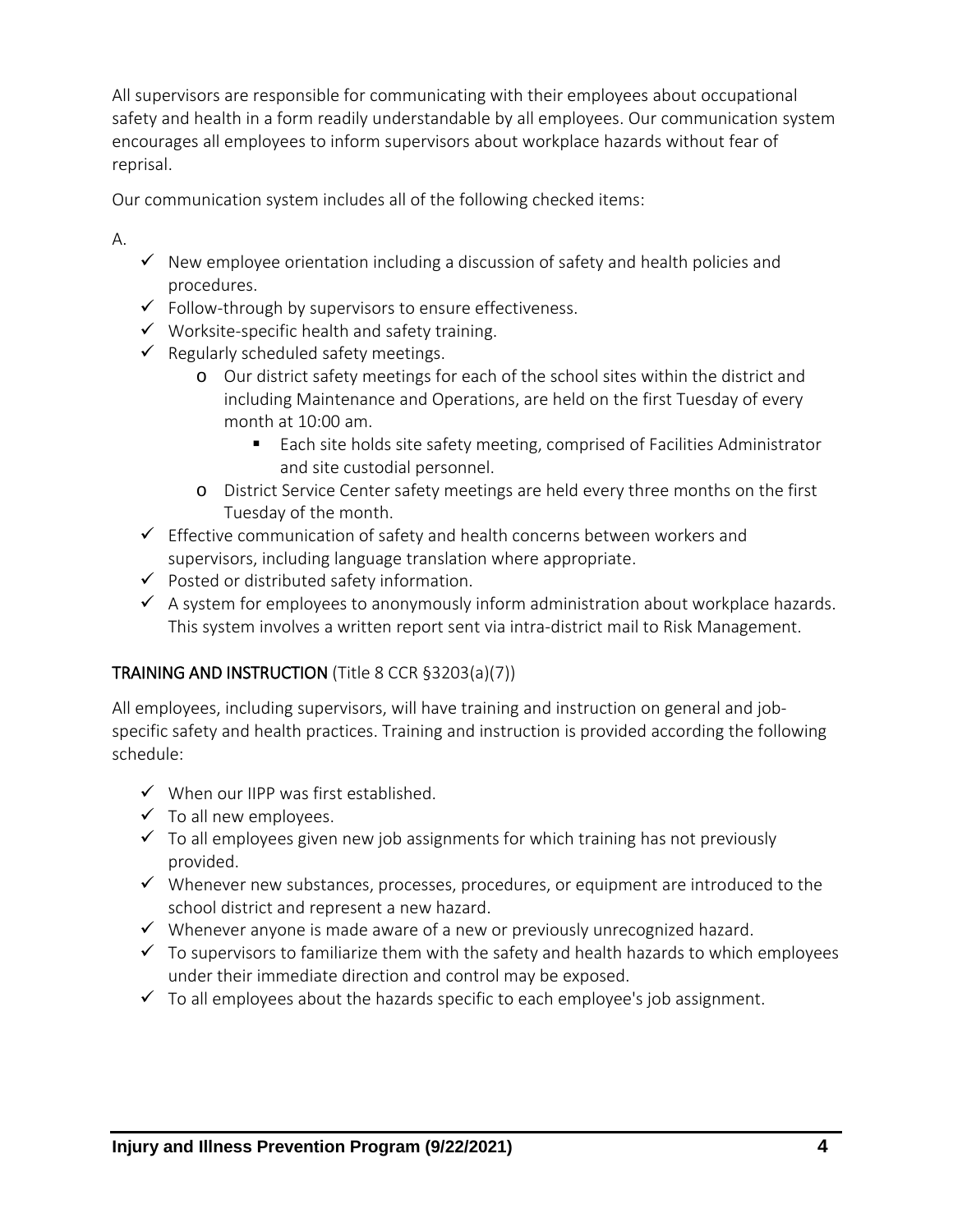This training will include (but is not limited to):

- $\checkmark$  An explanation of our IIPP, emergency action plan, fire prevention plan, measures for reporting any unsafe conditions, work practices, injuries and any additional instructions that are needed.
- $\checkmark$  The availability of toilet, hand-washing, and drinking water facilities.
- $\checkmark$  Provisions for medical services and first aid, including emergency procedures.
- $\checkmark$  Proper housekeeping, such as keeping stairways and aisles clear, keeping work areas neat and orderly, and promptly cleaning up spills.
- $\checkmark$  Proper storage to prevent:
	- $\triangleright$  stacking goods in an unstable manner
	- $\triangleright$  storing materials and good against doors, exits, for extinguishing equipment and electrical panels.

Where applicable, training may also include:

- $\checkmark$  The prevention of musculoskeletal disorders, including proper lifting techniques.
- $\checkmark$  The use of appropriate clothing, including gloves, footwear, and personal protective equipment.
- $\checkmark$  Information about chemical hazards to which employees could be exposed and other hazard communication program information.
- $\checkmark$  Proper food and beverage storage to prevent them from becoming contaminated.
- $\checkmark$  For COVID-19 training topics, review the Injury and Illness Prevention Program COVID-19 [Addendum.](#page-5-0)

In addition, Department Directors and Supervising Administrators provide specific instructions to all workers regarding hazards unique to their job assignment, to the extent that such information was not already covered in other trainings.

#### EMPLOYEE COMPLIANCE WIT[H SAFETY PROCEDURES](http://www.dir.ca.gov/dosh/dosh_publications/IIPP.html#10) (Title 8 CCR §3203(a)(2))

All district employees, including supervisors, are responsible for complying with safe and healthful work practices. Our system of ensuring that all employees comply with these practices includes all of the following checked practices:

- $\checkmark$  Informing employees of the provisions of our IIPP.
- $\checkmark$  Evaluating the safety performance of all employees.
- $\checkmark$  Providing training to employees whose safety performance is deficient.
- $\checkmark$  Recognizing employees who perform safe and healthful work practices.

#### RECORDKEEPING AND DOCUMENTATION (Title 8 CCR 3203(b))

Although school districts are not required to keep records or documentation of the elements of an IIPP, except the written program itself, our school district maintains the following records to help us more efficiently and effectively implement our IIPP: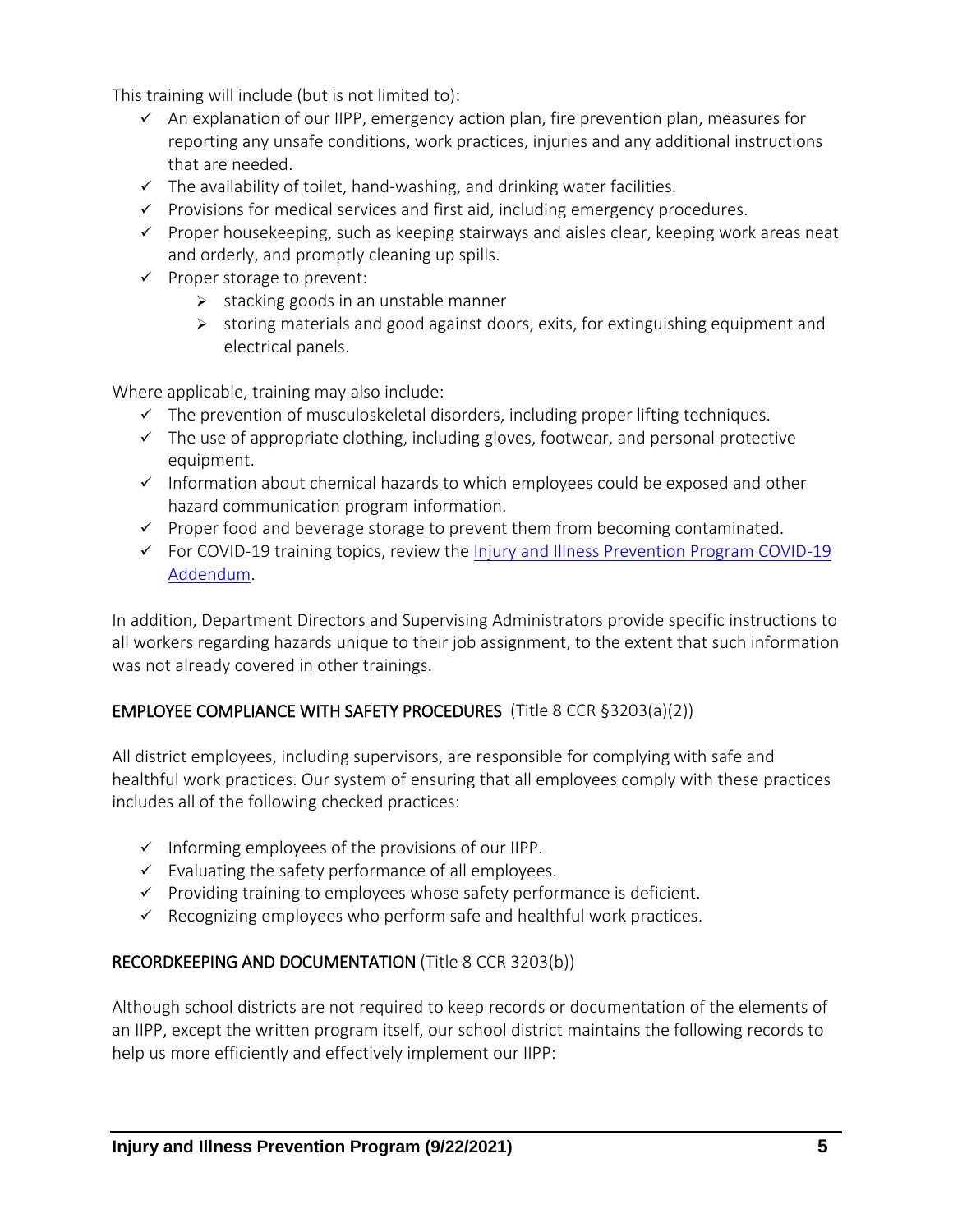- $\checkmark$  Records of scheduled and periodic inspections (to identify unsafe conditions and work practices, including the names of the person(s) conducting the inspection, the unsafe conditions and the work practices that have been identified, as well as the action(s) taken to correct the identified unsafe conditions and work practices. These records are maintained for at least one (1) year.
- $\checkmark$  Documentation of our safety and health training.

# <span id="page-5-0"></span>Injury and Illness Prevention Program COVID-19 Addendum

### General Measures

The district has established and will maintain continued communication with local and State authorities to determine current disease levels and control measures in our community.

The district continues to regularly review updated guidance from state agencies, including the California Department of Public Health, San Diego County Office of Public Health, and Cal/OSHA..

The district's Local Health Office is: San Diego County Public Health 649 W Mission Ave #2, Escondido, CA 92025 (760) 740-3000

**Employee Training**<br>The district will provide regular training for employees on the following topics using interactive methods that are easy to understand including verbal, visual, audiovisual and picture-centered handouts and other resources:

- Training and instruction include:
- Our COVID-19 policies and procedures to protect employees from COVID-19 hazards.
- Information regarding COVID-19-related benefits to which the employee may be entitled, under applicable federal, state, or local laws.
- What COVID-19 is and how it is spread, signs and symptoms of COVID-19, when to seek medical attention if not feeling well, and that:
- COVID-19 is an infectious disease that can be spread through the air.
- COVID-19 may be transmitted when a person touches a contaminated object and then touches their eyes, nose, or mouth.
- COVID-19 may be transmitted between individuals in close contact with one another.
- An infectious person may have no symptoms.
- Methods of physical distancing of at least six feet and the impacts of combining physical distancing with the wearing of face coverings.
- The fact that particles containing the virus can travel more than six feet, especially indoors, and why mitigation strategies, including face coverings, hand hygiene, and increased ventilation have been implemented.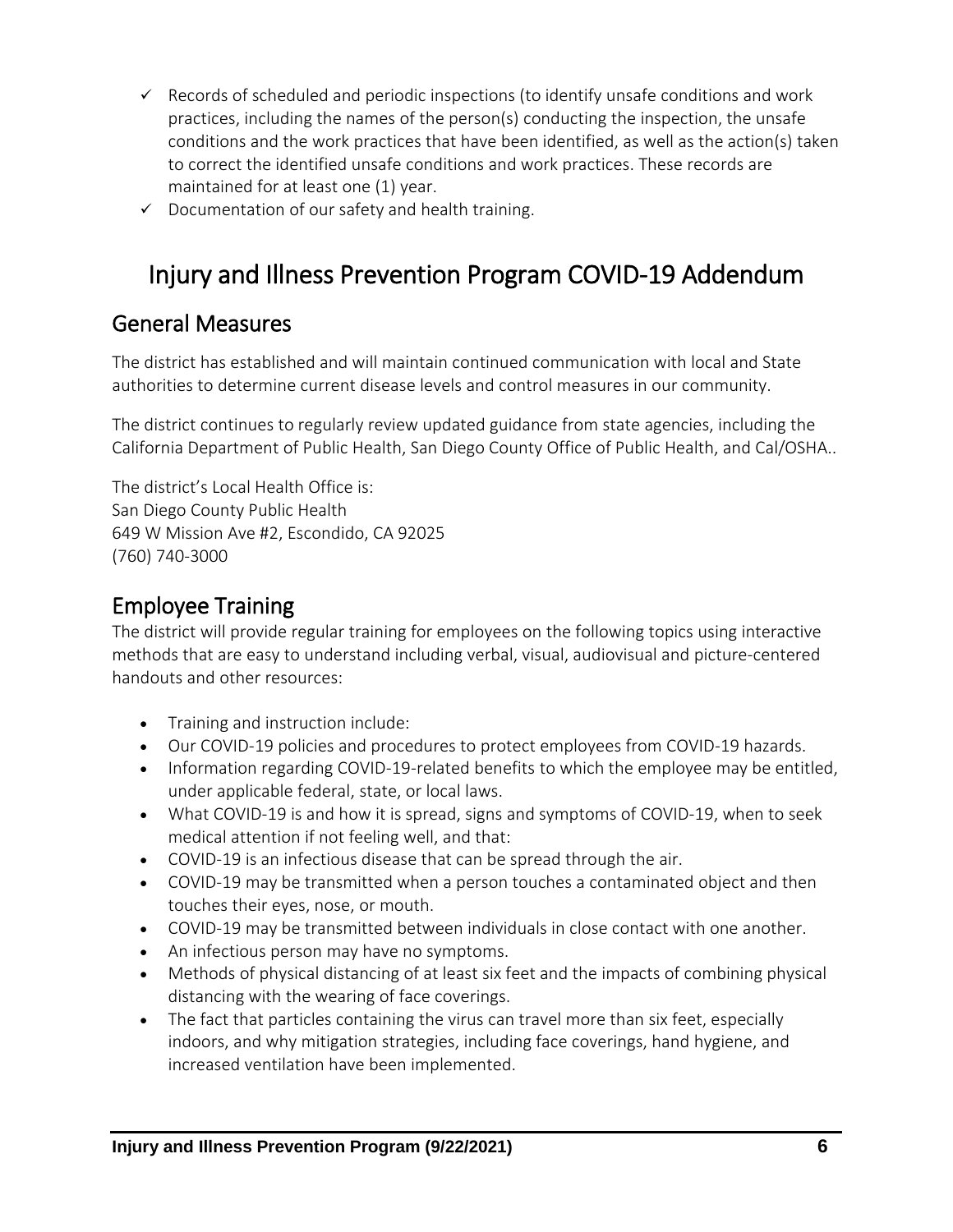- The right of employees that are not fully vaccinated to request a respirator for voluntary use, without fear of retaliation, and our policies for providing the respirators. Employees voluntarily using respirators will be trained according to section  $5144(c)(2)$  requirements:
- How to properly wear respirators, how to perform a seal check according to the manufacturer's instructions each time a respirator is worn, and the fact that facial hair can interfere with a seal.
- The importance of frequent hand washing with soap and water for at least 20 seconds, using hand sanitizer when employees do not have immediate access to a sink or hand washing facility, and that hand sanitizer does not work if the hands are soiled.
- Proper use of face coverings and N95s and the purpose of each item (face coverings are not respiratory protective equipment and N95s offer more protection from airborne disease)
- The conditions where face coverings musts be worn at the workplace.
- That face coverings are additionally recommended outdoors for people who are not fully vaccinated if six feet of distance cannot be maintained.
- Employees can request face coverings and can wear them at work regardless of vaccination status and without fear of retaliation.
- COVID-19 symptoms, and the importance of obtaining a COVID-19 test and not coming to work if the employee has COVID-19 symptoms.
- Recommended Personal Protective Equipment (PPE) and storage location
- Information on our COVID-19 policies and how to access COVID-19 testing and vaccination.
- Staff cleaning expectations and how to safely use cleansers and disinfectants.
- Campus Visitors protocol.
- Potential exposure protocol.
- Sanitation protocol.
- Reading labels, wearing proper personal protective equipment (PPE), hazard review and steps to minimize harm to employees using those products.

## Work Practice Controls to Help Prevent the Spread of COVID-19

### Physical Distancing

Recent evidence indicates that in-person instruction can occur safely without minimum physical distancing requirements when other mitigation strategies (e.g., masking) are implemented.

In the classroom and when school is in session we implement physical distancing to the extent possible. In general, CDC recommends that individuals who are not fully vaccinated maintain physical distance of at least 6 feet from other people who are not in their household. However, less than 6 feet of physical distance is admissible when other prevention strategies, are implemented, to include:

• Indoor masking, passive screening, improved ventilation, handwashing and covering coughs and sneezes, staying home when sick with symptoms of infectious illness including COVID-19, and regular cleaning to help reduce transmission risk.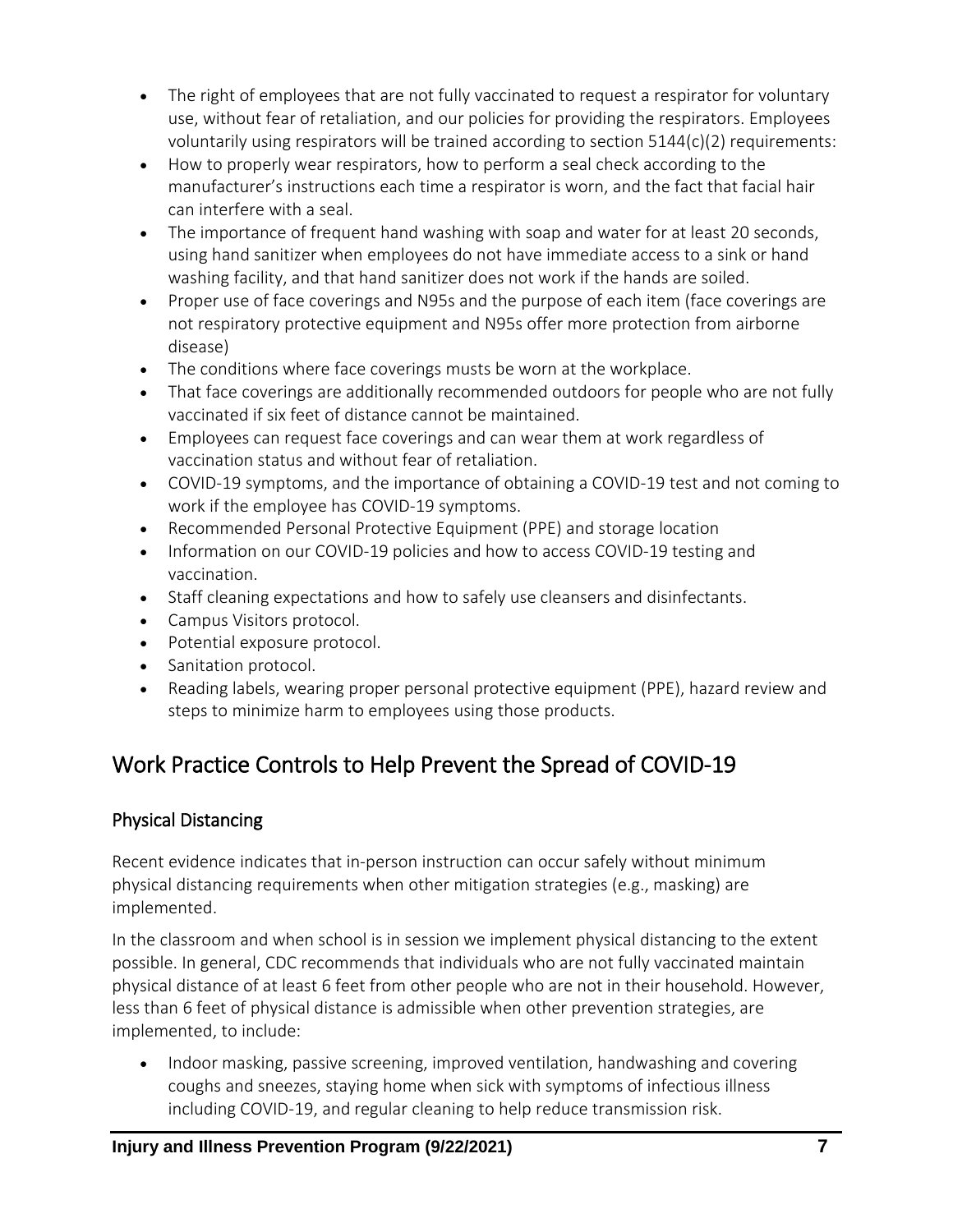Physical distancing requirements have been eliminated except where an employer determines there is a hazard and for certain employees during major outbreaks.

Partitions/plastic barriers will continue to be used in areas on campus (e.g., plexi-glass partitions will be appropriate in reception areas, health check stations, classrooms and high traffic areas) where in-person transactions must take place.)

#### Face Coverings

SARS-CoV-2, the virus that causes COVID-19, is transmitted primarily by aerosols (airborne transmission), and less frequently by droplets. Masks are one of the most effective measures for source control of both aerosols and droplets.

Employees are provided clean, undamaged (disposable) face coverings to be properly worn over the nose and mouth at all times and where/when required by orders from the California Department of Public Health (CDPH) or local health department. Additionally, employees may use their own face coverings at all times, while at work. Disposable face coverings may be obtained from the Assistant Principal over Facilities.

Per CDPH:

- Face coverings are required, regardless of vaccination status, while indoors at K-12 schools when sharing spaces with K-12 students. This applies for all school sites with students in grades K-12 ( Escondido, San Pasqual, Orange Glen, and Valley High Schools, and Del Lago Academy)
- Face coverings are not required for fully vaccinated individuals, but are required for unvaccinated individuals, while indoors at non-K-12 school facilities. This includes the District Service Center, Maintenance and Operations, Transportation, Warehouse, Escondido Adult School, and START.
- Face coverings are not required, but are recommended for unvaccinated persons, outdoors at all EUHSD locations
- Face covering are required on all district vehicles and buses
- Visitors are required to wear face coverings.

The following are exceptions to the use of face coverings in our workplace:

- When an employee is alone in a room.
- While eating and drinking at the workplace, provided employees are at least six feet apart and outside air supply to the area, if indoors, has been maximized to the extent possible.
- Employees wearing respiratory protection (N95s) in accordance with CCR Title 8 section 5144, COVID-19 Prevention Emergency Temporary Standards or other safety orders .
- Employees who cannot wear face coverings due to a medical or mental health condition or disability, or who are hearing-impaired or communicating with a hearing-impaired person. Alternatives will be considered on a case-by-case basis.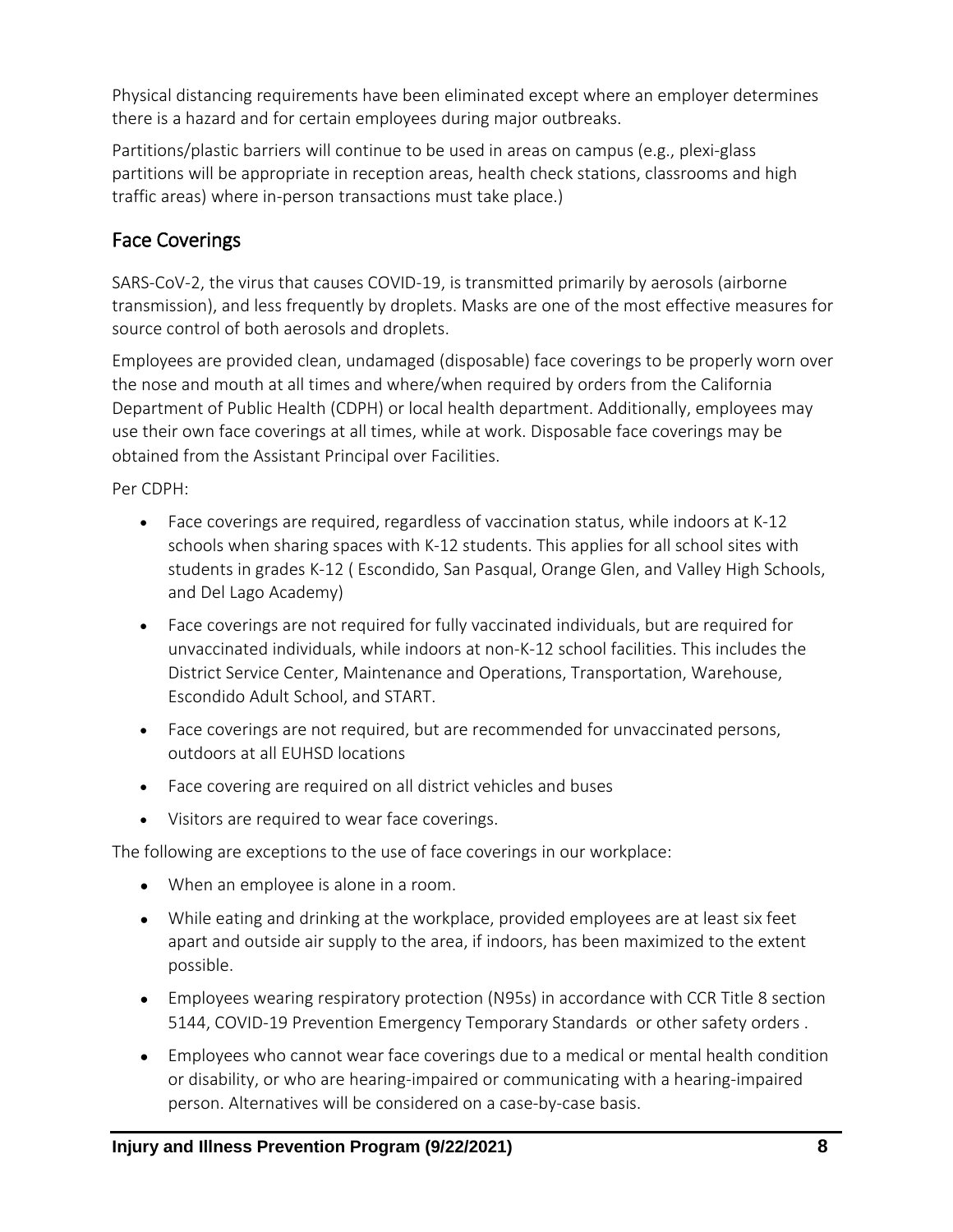• Specific tasks that cannot feasibly be performed with a face covering. This exception is limited to thetime in which such tasks are being performed.

An employee is not prevented from wearing a face covering when it is not required unless it would create a safety hazard, such as interfering with the safe operation of equipment. Face coverings will be provided to any employee that requests one, regardless of their vaccination status.

#### **Engineering Controls**

The following are mitigation strategies to protect workers by removing the hazardous condition or by placing a barrier between the worker and the hazard.

- Workstation relocation or redirection
- Plexi-glass barriers
- HVAC systems operate in the mode which delivers the most, fresh air changes per hour. Units will begin each day at 100% outside air and modulate down to 15%, as weather dictates. Air filter shall be MERV-13 and changed at recommended intervals. HVAC systems are located at each school site and operated and maintained by trained Maintenance and Operations Personnel.
	- Rooms that do not have HVAC systems, that are compatible with MERV-13 filters, have been provided a portable air purifier.
		- Staff have the option of requesting a previously purchased HEPA air filter for use in their workspace/classroom/office.
	- Allow manual adjustment as needed to maintain fresh air indoors, should the outside air intake/circulation need to be minimized due to other hazards such as heat or wildfire, smoke, or when the EPA Air Quality Index is greater than 100 for any pollutant.
	- Follow applicable orders and guidance from the State of California and local health department related to COVID-19 hazards and prevention, including [CDPH](https://www.cdph.ca.gov/Programs/CID/DCDC/Pages/COVID-19/Interim-Guidance-for-Ventilation-Filtration-and-Air-Quality-in-Indoor-Environments.aspx)  [Interim guidance for Ventilation, Filtration, and Air Quality in Indoor](https://www.cdph.ca.gov/Programs/CID/DCDC/Pages/COVID-19/Interim-Guidance-for-Ventilation-Filtration-and-Air-Quality-in-Indoor-Environments.aspx)  [Environments.](https://www.cdph.ca.gov/Programs/CID/DCDC/Pages/COVID-19/Interim-Guidance-for-Ventilation-Filtration-and-Air-Quality-in-Indoor-Environments.aspx)
	- Instruct employees to notify their site safety supervisor regarding units for HVAC service/maintenance requests, with the supervisor then inputting a work order via School Dude, if needed.
- Ensure that all areas used as isolation space/room for an individual presenting COVID 19 symptoms use minimal recirculated air and utilize outdoor spaces as feasible.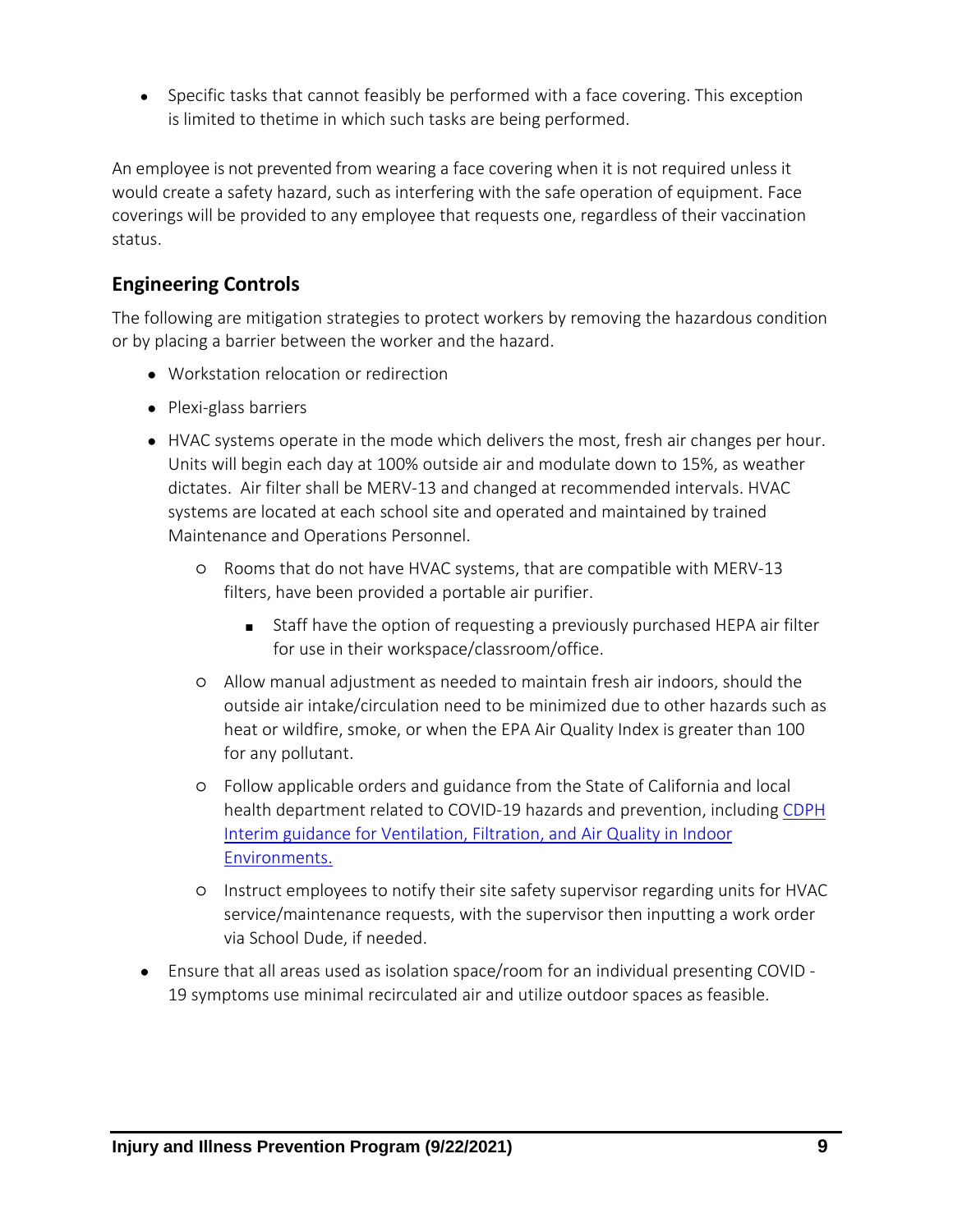### Cleaning and Disinfecting

Employees can protect themselves by keeping their workstations clean. All employees are encouraged to clean their workstation at the start of each shift and at any time they feel it is necessary.

For general workstation cleaning: spray bottles (soap and water solutions) and paper towels are readily available and kept stocked in each site's custodial office. Employees should contact their site Assistant Principal over Facilities or their Head Custodian to obtain cleaning supplies for their work area.

We have established cleaning and sanitization standards in conjunction with the Centers for Disease Control (CDC) recommendations to provide for the health and safety of all employees and visitors.

- CLEANING Physical removal of soil (dirt and debris) from surfaces which can include the use of water and detergent.
- SANITIZATION Treating a surface to effectively reduce microorganisms of public health significance. Cleaning before sanitizing is recommended.
- DISINFECTING Destroying or inactivating microorganisms, including bacteria and viruses on surfaces.
	- Frequently touched surfaces (desks, seats, light switches, doorknobs, etc.) will be cleaned nightly by the custodial crew.
	- Restrooms will be cleaned on a regular basis.
	- Offices/classrooms will be cleaned nightly.
- Custodians will follow CalOSHA requirements including proper ventilation during cleaning and disinfecting.
- Cleaning products used by trained custodial staff are FDA approved. Each product is vetted, and its use is identified for specific cleaning purposes. Safety precautions and information on the makeup of each cleaning product can be found in the Safety Data Sheet (SDS) for the product. Product SDS information can be found in the employee lounge and online in the operations section of the District website

Where there is a confirmed COVID-19 case in our workplace, the following procedures are implemented:

- General area(s) where the positive case worked and/or materials and equipment used by a COVID-19 case during the high-risk exposure period will be cleaned and disinfected if the area, material, or equipment is indoors and will be used by another employee, within 24 hours of the COVID-19 case.
- Cleaning of the entire general area where the infected employee worked and may have been, including breakrooms, restrooms and travel areas, with an EPA approved for use, disinfectant.
	- Cleaning product used for COVID-19 sanitation: [730 HP Disinfectant](https://www.euhsd.org/business-services/mot/sds/custodial/SDS%20Waxie%20730.pdf)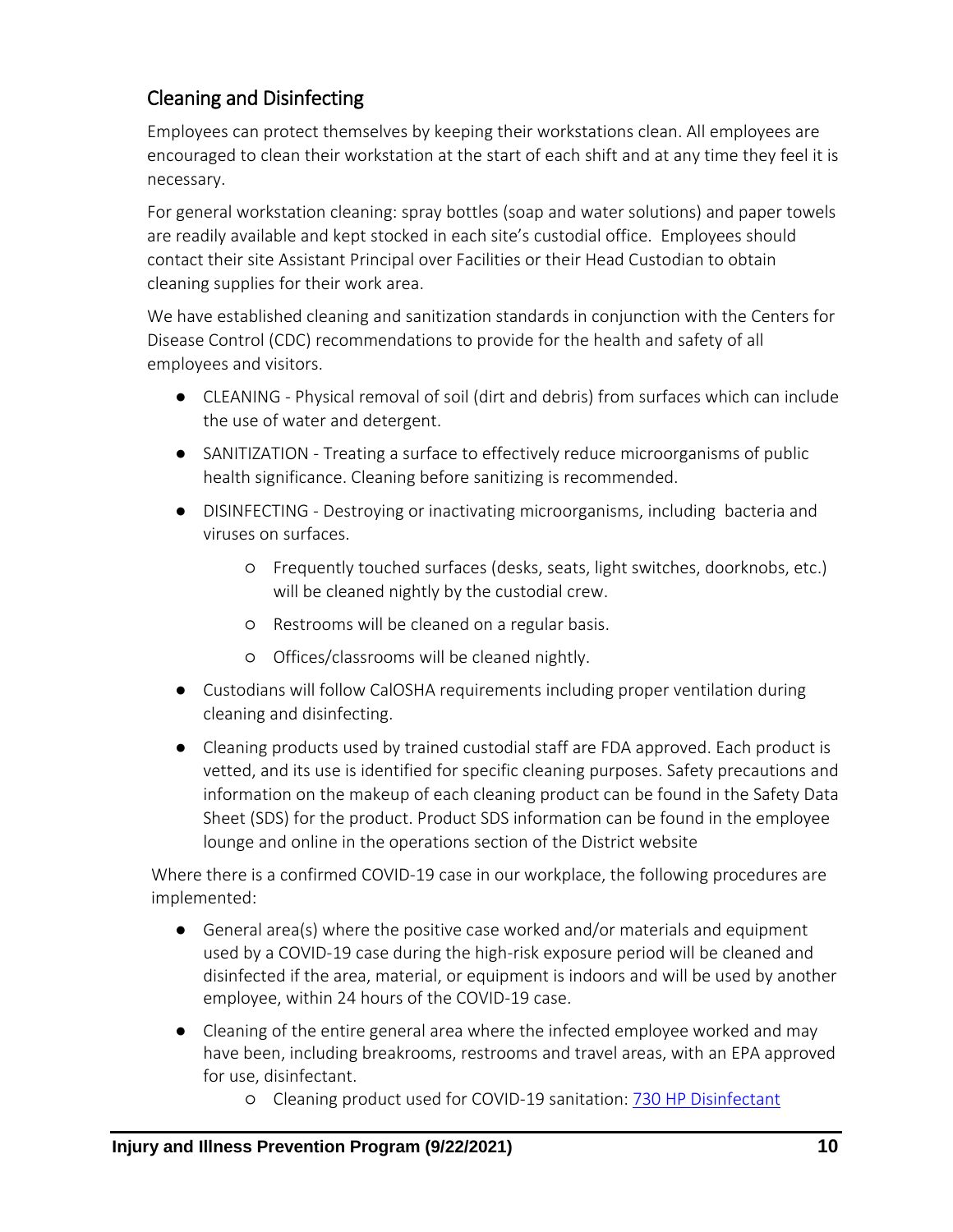[Cleaner](https://www.euhsd.org/business-services/mot/sds/custodial/SDS%20Waxie%20730.pdf) (Safety Data Sheet available upon request and in paper form at each site).

● All personnel cleaning the area have completed the required OSHA, CalDPR, and Manufacturer trainings. This allows them to safely and effectively clean and sanitize. Additionally, applicable personnel are equipped with the proper PPE for COVID-19 disinfection (disposable gown, gloves, eye protection, mask, or respirator if being utilized) in addition to PPE required for cleaning products per manufacturer guidelines.

#### Shared Tools, Equipment and Personal Protective Equipment (PPE)

PPE must not be shared, e.g., gloves, goggles and face shields.

Items that employees come in regular physical contact with, such as phones, headsets, desks, keyboards, writing materials, instruments and tools should not be shared, to the extent feasible. Where there must be sharing, the employee should clean shared workstations and work items before and after use using the soap and water cleaning solution. For items that cannot be cleaned (e.g., copier) employees may use hand sanitizer or wash their hands after use.

Sharing of vehicles will be minimized to the extent feasible, and high-touch points (for example, steering wheel, door handles, seat belt buckles, armrests, shifter, etc.) should be cleaned between users.

#### Hand Sanitizing

The virus that causes COVID-19 cannot be transmitted through your skin, but it can be transferred from surfaces to your nose, eyes, or mouth by way of your hands. Frequent hand washing is the best form of prevention.

In order to implement effective hand sanitizing procedures, we:

- Provide handwashing facilities in restrooms, faculty and student nutrition kitchens, and certain classrooms.
- Provide hand sanitizer for individual desks
- Installed hand sanitizer stations at each school entrance, in classrooms and at communal areas and areas with shared office equipment (e.g., copiers, printers, and break rooms).
- Encourage employees to wash their hands for 20 seconds with soap and water.
- Instruct staff that hand washing should occur after using the restroom, before and after eating, when coming and going to and from work, after interactions with others, after contacting shared surfaces or tools and after blowing nose or sneezing.
- Encourage employees to wash their hands or use hand sanitizer each time they enter a room, and each time they return to their workstation after using shared materials or equipment and immediately after removing or adjusting protective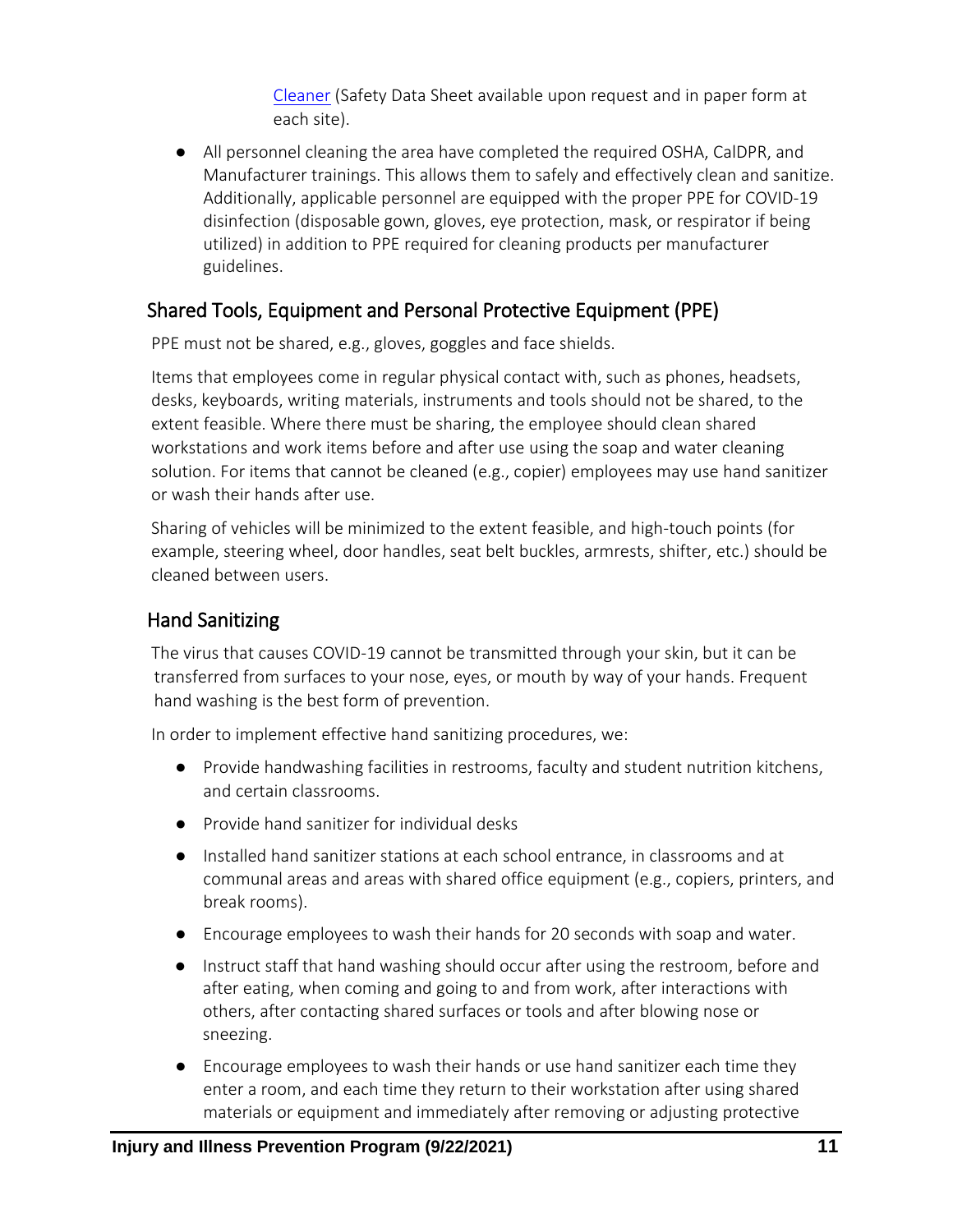items like face coverings or disposable gloves.

#### Personal Protective Equipment (PPE)

We evaluate the need for PPE (such as gloves, respirators, goggles, and face shields, etc.) as required by CCR Title 8, sections 3380 and 5144, and provide such PPE as needed. Use of eye protection and respiratory protection is in accordance with section 5144 when employees are or may be exposed to procedures that may aerosolize potentially infectious material, during the cleaning and disinfecting process.

We provide and ensure use of N95 respirators in compliance with section 5144 when deemed necessary by Cal/OSHA.

Upon employee request, N95 respirators are provided for voluntary use to all employees who are not fully vaccinated and who are working indoors or in vehicles with more than one person. Additionally, respirators will be provided to any employee in an exposed group, during a *major outbreak* (for voluntary use).

To request/receive an N95:

- 1. Email Human Resources Director
- 2. Self-attestation records will be confirmed
- 3. Risk Management will provide training
	- o Medical clearance, fit testing and training is required for all employees utilizing the N95.
- 4. Site Administrator will provide Respirator supplies

For the complete respiratory plan, visit: [EUHSD Respiratory Plan.](https://www.euhsd.org/business-services/risk-safety/2020-21/EUHSD%20Repiratory%20Plan.pdf)

Additional PPE considerations:

- Face Shields (without cloth drape) may be used in conjunction with face covering, for added protection, if employee chooses.
- Face Shields (with cloth drape tucked in to shirt) may be used in place of a face coverings under the following circumstances: as an accommodation due to allowed exemption; by employees who are likely to interact with a person who has a hearing impairment; when providing or participating in form of therapy that requires the student/client and/or therapist to see the other person's face, by students who cannot tolerate a face covering over the nose and mouth; when necessary as eye protection to prevent the possibility of contact with bodily fluids.
- Gloves are recommended for use when: specified by the manufacturer for safe handling of certain cleaning products; when contact with body fluids is possible; by staff who interact frequently with members of the public, when receiving documents or other transactions; by employees who are responsible for interacting with persons who are known or reasonably suspected of having symptoms associated with COVID-19
- Goggles are available to staff and recommended to use alongside face covering, but not in conjunction with face shield.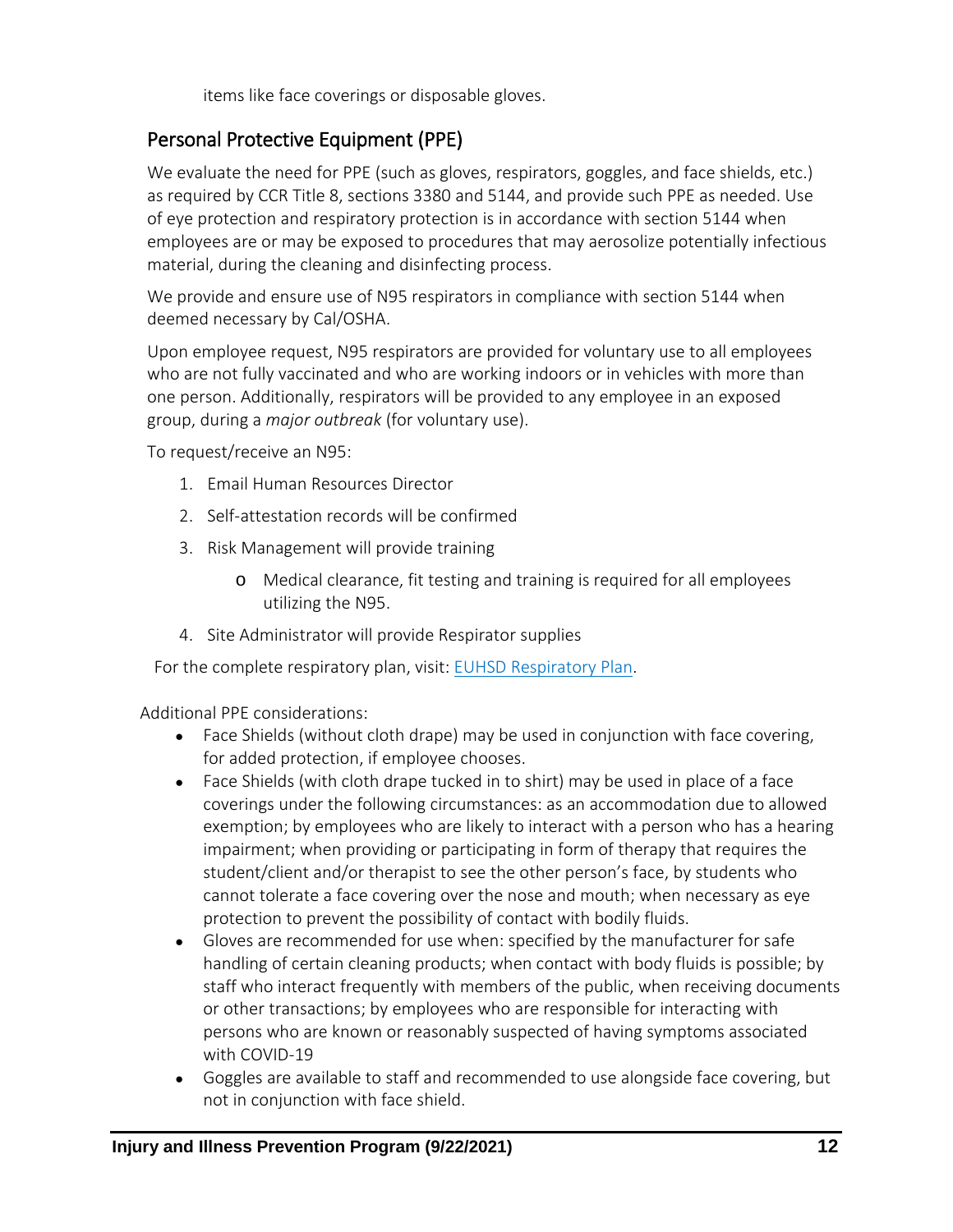#### Outbreak Management

Site Administrators will implement COVID-19 infection prevention procedures per the COVID-19 Prevention Program and manage COVID-related issues among employees.

- While at work, if an employee begins not feeling well and is exhibiting symptoms that may be attributed to COVID-19, such as acute respiratory symptoms or a fever, the  $\setminus$ following is to take place:
	- o Employee to notify supervisor
	- o Employees will be isolated and/or
	- o Immediately sent home or to medical care, as needed.

For details on EUHSD return to work criteria, post exposure or COVID-19 infection, see the current [County Decision Tree.](https://covid-19.sdcoe.net/Portals/covid-19/Documents/Health%20Practices/COVID-19-Decision-Tree.pdf?updated=090321) Return to work criteria is also outlined in the District's CVID Prevention Program.

#### Reporting

Human Resources will notify San Diego County Department of Public Health if there is a known positive COVID-19 case at the workplace.

- The district will cooperate with the San Diego County Department of Public Health's COVID-19 response team to identify and provide contact information for any persons exposed by the employee at the workplace.
	- o For confirmed cases, notification will include the name, date of birth, and contact information of the employee.

Risk Management will report any serious injury, illness, or death occurring in any place of employment or in connection with any employment to the local Cal/OSHA district office immediately. For COVID-19, this includes inpatient hospitalizations and deaths among employees. Serious injury, illness, and death, including hospitalization and death from COVID-19, will be reported even if work-relatedness is uncertain.

#### Investigation

Site supervisor, Human Resources and Risk Management will investigate COVID-19 illnesses, per parameters set forth under the district's COVID Prevention Program to determine if any workrelated factors could have contributed to risk of infection. Each plan will be updated as needed to prevent further cases.

#### Notification and Management of Employees

Employees are given written notice when there is potential COVID-19 exposure, within one business day of District being notified of a positive COVID-19 case.

Notice will be provided to all employees (and their authorized representative), independent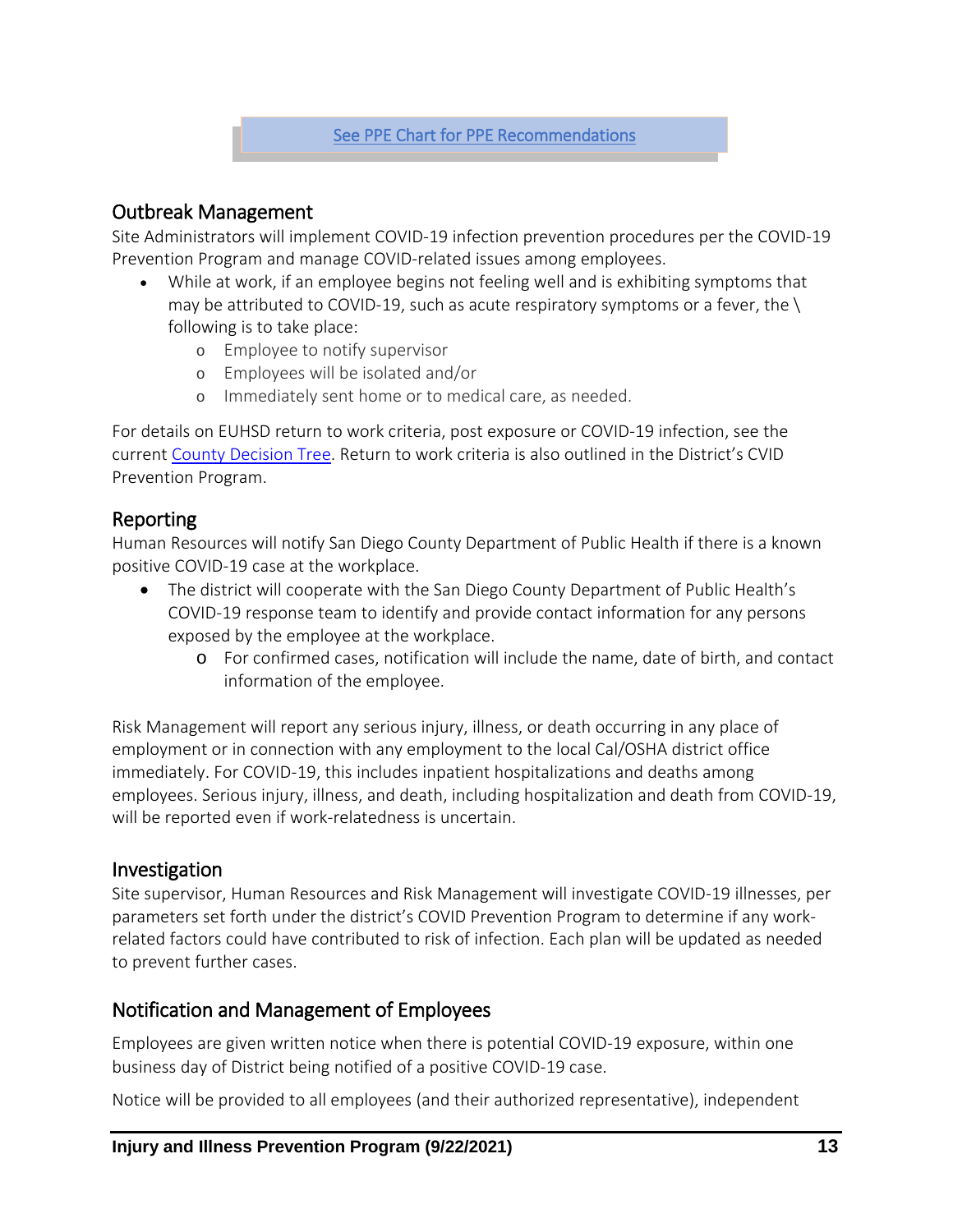contractors and other employers at the worksite during the high-risk exposure period.

When there is a positive COVID case or close contact in the workplace, transmission will be limited by: ensuring that COVID-19 cases are excluded from the workplace until return-to-work requirements are met and excluding employee close contacts from the workplace until returnto-work criteria have been met, with the following exceptions:

- Employees that are fully vaccinated before the close contact occurs and who do not develop COVID-19 symptoms.
- COVID-19 cases who returned to work per our return-to-work criteria and have remained free of COVID-19 symptoms, for 90 days after the initial onset of COVID-19 symptoms, or for COVID-19 cases who never developed COVID-19 symptoms, for 90 days after the first positive test.

For information on outbreak procedures/protocol, see th[e COVID Prevention Program.](https://www.euhsd.org/community-relations/2020-21/reopening-information/CPP-Escondido%20(Final).pdf)

#### Campus Visitors

- Volunteers or non-essential visitors during regular school hours (including volunteers, and activities involving other groups) are currently limited.
- Visitors who are required to come onto campuses such as members of public health, social workers, service providers, or law enforcement and be in the presence of K-12 students shall be required to wear face coverings
- District personnel site visits are permitted as needed.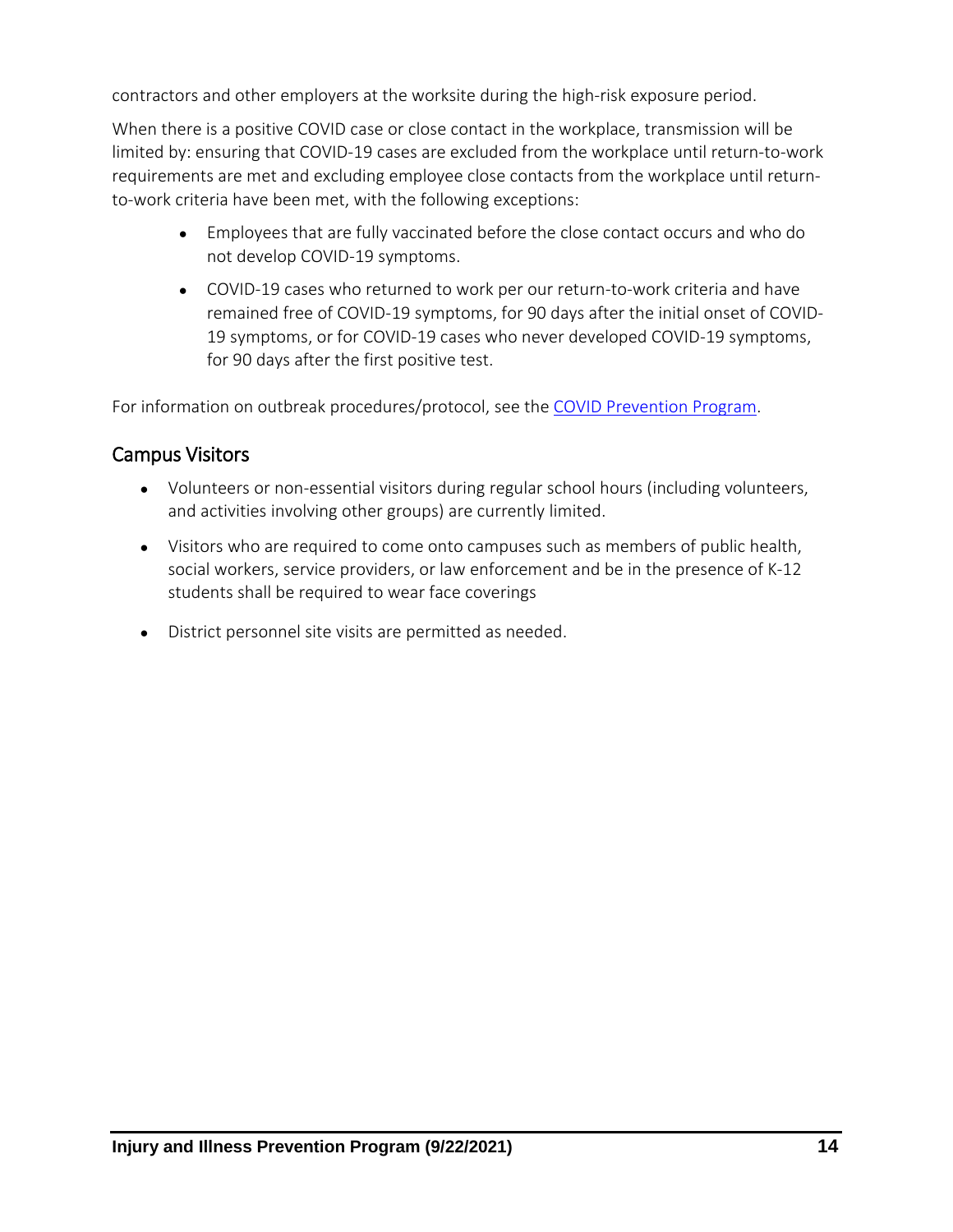# Form A

The following school-site safety supervisors are responsible for maintaining our district's Injury and Illness Prevention Program and communicating with employees about our IIPP at their sites:

| District Service Center      | Anne Staffieri (primary)    |
|------------------------------|-----------------------------|
|                              | Courtney Goode (secondary)  |
| Maintenance & Operations     | Michael Byers               |
| Transportation               | Linda Rendon                |
| Del Lago Academy             | Chris Domingo               |
| Escondido High School        | Daniel Barajas              |
| S.T.A.R.T.                   | Carlos Saucedo              |
| Orange Glen High School      | Amy Booth                   |
| San Pasqual High School      | Kevin Myers                 |
| Cal-SAFE                     | Rachel Asman                |
| Valley High School           | Abi Leaf                    |
| Escondido Adult School / ROP | Thomas Allison/Stacey Adame |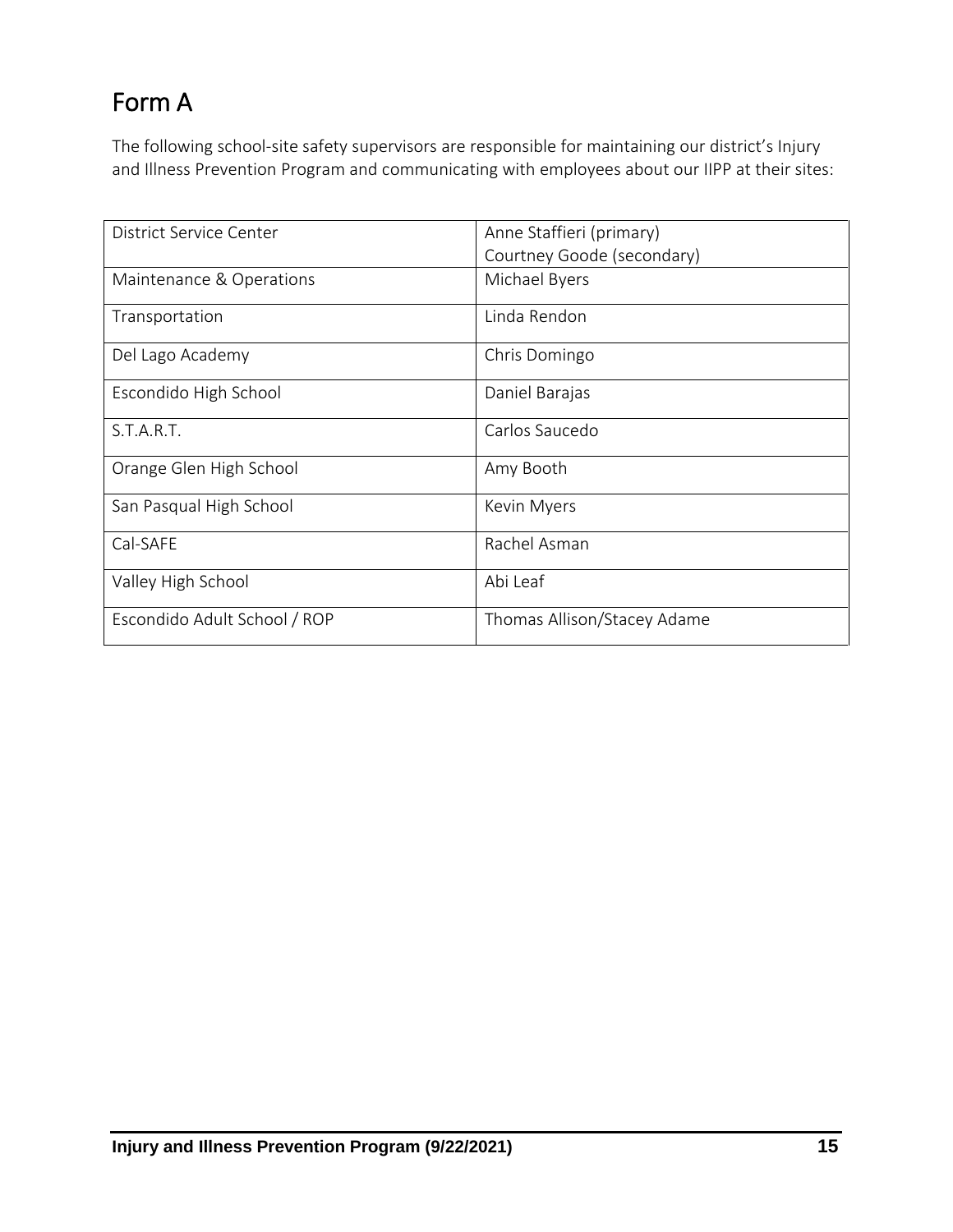<span id="page-15-0"></span>PPE Chart<br>The following chart includes PPE recommendations for certain employee categories; however, majority of the PPE options are available to all employees, should they request.

| <b>Job Category</b>                              | <b>PPE</b>                                                                                                                                                                                                                                                                                                                                                                                                                                                                                                     |
|--------------------------------------------------|----------------------------------------------------------------------------------------------------------------------------------------------------------------------------------------------------------------------------------------------------------------------------------------------------------------------------------------------------------------------------------------------------------------------------------------------------------------------------------------------------------------|
| Security                                         | <b>Gloves &amp; Goggles</b><br>Face coverings - at all times<br>Face Shield - as needed/preferred<br>N95s - unvaccinated employees, or all employees during a<br>major outbreak (voluntary use)                                                                                                                                                                                                                                                                                                                |
| Custodial                                        | Face covering $-$ at all times<br>Gloves & Safety Glasses - cleaning<br>Face Shields - as needed and/or for end day or deep clean<br>Bunny Suits - Cleaning when a case on campus is suspected<br>N95s - unvaccinated employees, or all employees during a<br>major outbreak (voluntary use)                                                                                                                                                                                                                   |
| <b>Special Education Staff</b><br>(in classroom) | Face coverings - at all times<br>Face Covering or Face Shield - when in the classroom and<br>working with students<br>Goggles (if not using a face shield) - as needed<br>Gloves as needed and/or for specific tasks like toileting, lifting<br>and mobility assistance<br>Isolation gown as needed and/or for specific tasks like<br>toileting, medical procedures, feeding, lifting and mobility<br>assistance<br>N95s - unvaccinated employees, or all employees during a<br>major outbreak (voluntary use) |
| Nurses & Health Clerk                            | Face coverings - at all times<br>Isolation Gowns - use for when there is a suspected COVID<br>case, or any risk of contact with body fluid (i.e., Procedures)<br>Goggles - as needed, and in conjunction with face covering.<br>Not recommended when face shield is used<br>Face Shield - as needed/preferred<br>Gloves – as needed, nurse and health clerk to use their clinical<br>judgement<br>N95s – unvaccinated employees, or all employees during a<br>major outbreak (voluntary use)                   |
| Receptionist                                     | Face coverings - at all times<br>Gloves - when cleaning any area<br>N95s - unvaccinated employees, or all employees during a<br>major outbreak (voluntary use)                                                                                                                                                                                                                                                                                                                                                 |